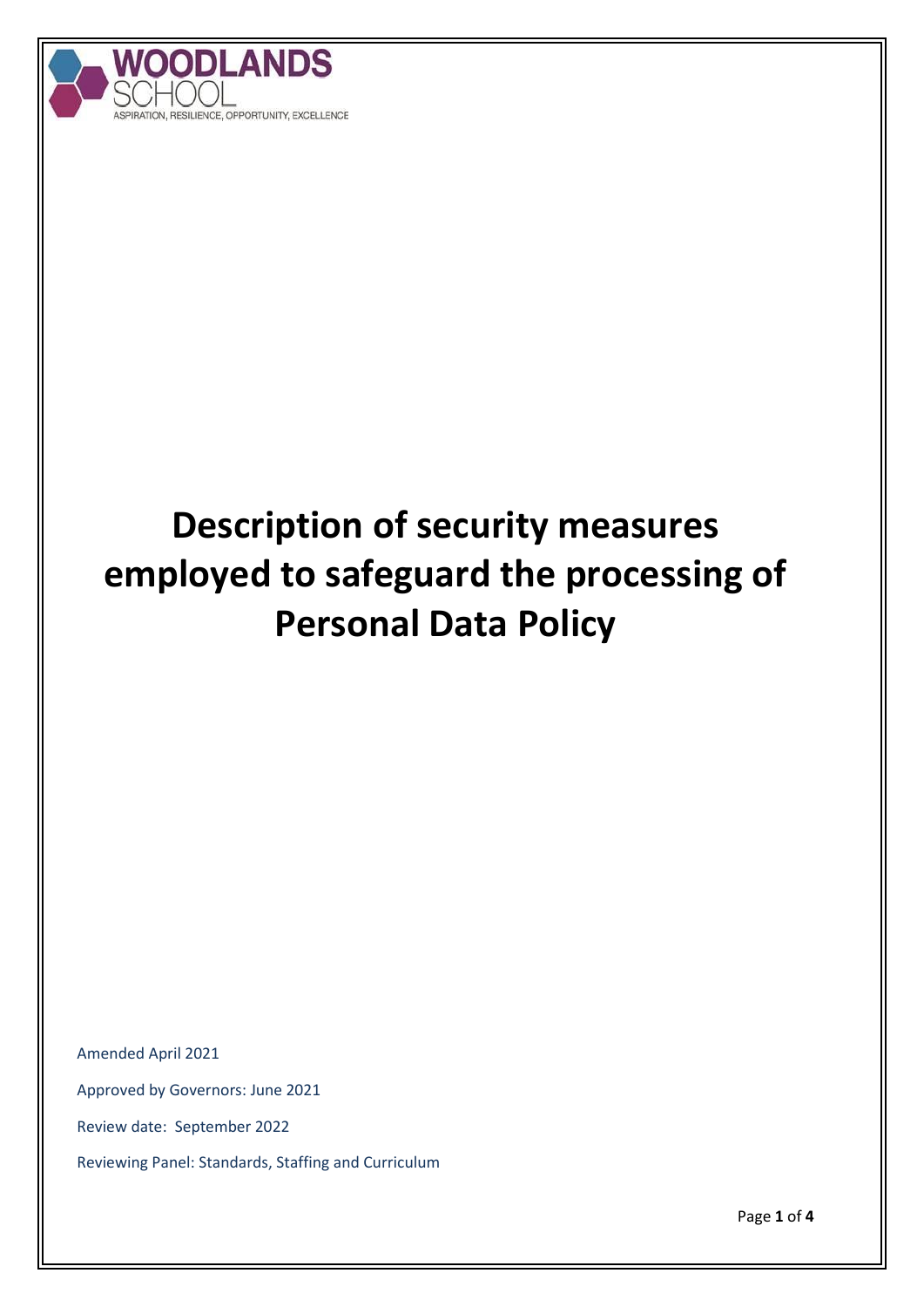## **Description of Security Measures employed to safeguard the processing of Personal Data**

#### 1. Organisational

a. Policies and Documented Procedures

Policies relating to information governance issues are drafted by employees with detailed knowledge of legal requirements and the Organisation's processes. All policies have documented review dates and ownership is assigned. Reviews are held ahead of the expiry date or sooner where there is an identified issue. All policies follow a governance route for approval. Key policies are published to the organisation's website for transparency.

b. Roles

The organisation has a named Data Protection Officer who is Laura Almond IGS. This Officer executes the role by reporting the outcome of statutory process to Head Teacher who acts as the organisation's Senior Information Risk Owner.

c. Training

The organisation regularly reviews our employee roles to ensure that training and awareness messages are appropriate to the nature and sensitivity of the data processing undertaken. Induction processes ensure new employees receive appropriate training before accessing personal data, and all other employees receive refresher training annually. All training received is documented for evidence purposes.

d. Risk Management and Privacy by Design

The organisation identifies information compliance risks on its risk register. Risks are assigned clear ownership, rated against a consistent schema, appropriate mitigations are identified and are annually reviewed.

### e. Contractual Controls

All Data Processors handling personal data on behalf of the organisations have given assurances about the compliance of their processes; either through procurement assurances/ evidence, contractual agreement controls, risk assessments or supplementary statements.

### f. Physical Security

All employees or contractors who have access to our premises where personal data is processed are provided with Identity Cards which validate their entitlement to access. The organisation operates processes which ensure only those individuals who have an entitlement to access premises are able to. Access to physical storage holding sensitive personal data is further restricted either through lockable equipment with key or code control procedures or through auditable access to specific rooms/ areas of buildings.

g. Security Incident Management

The organisation maintains a security incident process which, with the support of appropriate training, defines what constitutes a breach of these security measures to facilitate reporting of incidents. The process covers investigation of incidents, risk rating and decisions over whether to notify an incident to the Information Commissioner's Office (ICO) within the statutory timescale. Incidents are reported to senior leaders and actions are consistently taken and lessons learned implemented.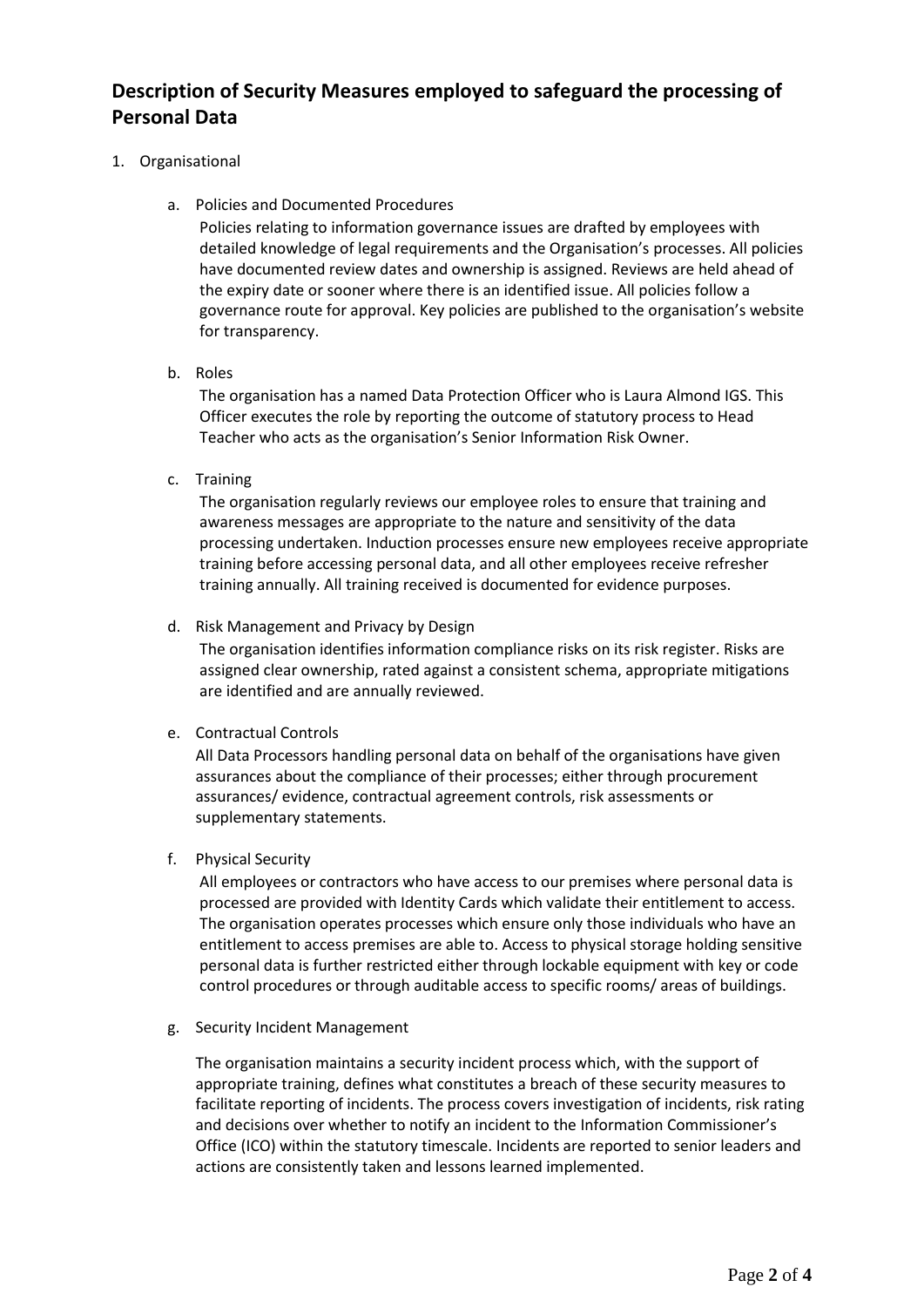#### 2. Technical

- a. Data at Rest
	- i. Use of Hosting Services

Some personal data is processed externally to the organisation's managed environment by third parties in data centres under agreed terms and conditions which evidence appropriate security measures.

ii. Firewalls

Access to the Organisation's managed environment is protected by maintained firewalls. Business needs to provide access through the firewall go through a strictly documented change control process which include risk assessment and approval.

iii. Administrator Rights

Enhanced privileges associated with administrator accounts are strictly managed. Administrator activities are logged and auditable to ensure activity can be effectively monitored.

iv. Access Controls

Access permissions to personal data held on IT systems is managed through role based permissions. Managers of appropriate seniority inform IT professionals of additions, amendments and discontinuation of individual accounts within permission groups. Managers are periodically required to confirm that current permissions for which they are the authoriser and employees associated with these permissions are accurate.

v. Password Management

The organisation requires a mandatory password complexity combination of minimum length and characters, plus a required change of password periodically.

vi. Anti-Malware and Patching

The organisation has a documented change control process which facilitates the prompt implementation of any security updates provided by the suppliers of active software products.

- vii. Disaster Recovery and Business Continuity As part of the organisation's business continuity plan, there is provision to ensure effective processes are in place to both safeguard personal data during a service outage incident and to re-establish secure access to the data to support data subject rights in ongoing service provision.
- b. Data in Transit
	- i. Secure email

The organisation has access to secure email software for communicating with some third parties where licensing agreements permit this. Sensitive data will be sent using such tools where available. Where software is not available a system of password protecting sensitive data in email attachments is employed.

Page **3** of **4**